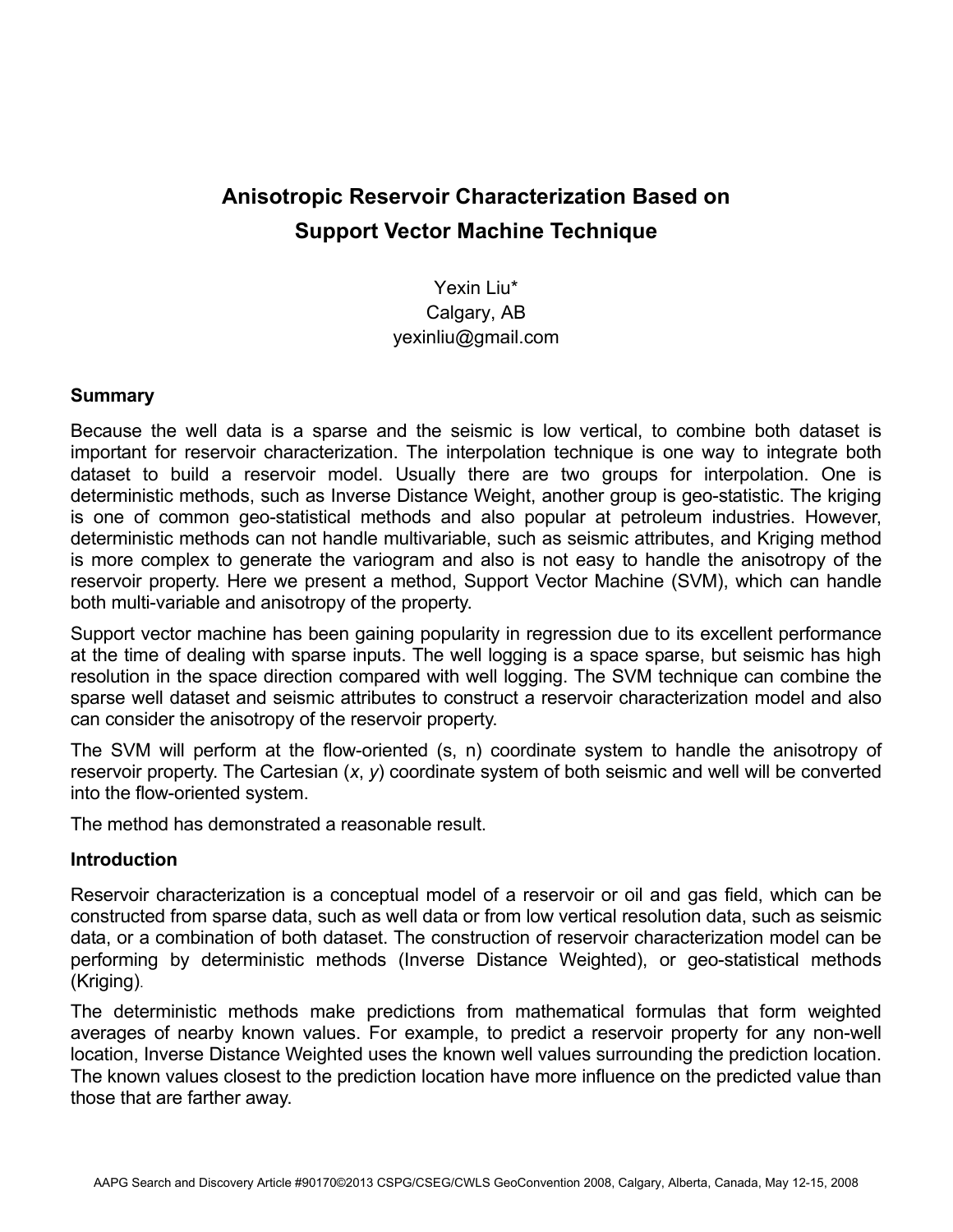Kriging, one of geo-statistic methods, uses variogram to express the spatial variation, and minimizes the error of predicted values which are estimated by spatial distribution of the predicted values. Krigging also works with more than one variable, considering a different trend for each variable.

However, there are some challenges for the current interpolation techniques. Usually there are more seismic attributes, seismic impedance and well information available to construct the reservoir characterization model. The deterministic method can only use the distance variable, and multiple variables Kriging (cokriging) has to generate more semivariograms and more complex crossvariogram models to build a cokriged map. Also if there is only little well information available, a reasonable variogram is difficult to generate. Here we present a new method, Support Vector Machine (SVM), to predict a value for any unmeasured location.

SVM has been gaining popularity in regression and classification due to its excellent performance at the time of dealing with sparse inputs. The idea behind SVM is quite simple. During the training phase, the SVM will develop a functional mapping between an input vector (seismic attributes) and a target output (well properties, such as porosity). The functional is later on used to predict the properties at any non-well locations where only seismic attributes are known.

Because of the anisotropy of reservoir property, the SVM will perform at the flow-oriented (s,n) coordinate system. The Cartesian (*x*, *y*) coordinate system of both seismic and well will be converted into the flow-oriented system. In the flow-oriented coordinate system, the performance of the SVM method will be improved.

# **Method**

### Support Vector Machine

Given a set of seismic attributes and/or seismic inversion impedance  $\{x_n, n=1,\dots,N\}$  along with the corresponding well property targets  $\{t_n, n = 1, ..., N\}$  from several boreholes. The SVM makes predictions based on a function of the form:

$$
t(\mathbf{x}) = \sum_{n=1}^{N} \omega_{n} K(\mathbf{x}, \mathbf{x}_{n}) + \omega_{0}
$$

where  $\{\omega_n\}$  are the model weights, and  $K(\mathbf{x}, \mathbf{x}_n)$  denotes the kernel function, such as Gaussian function. During the learning stage, a set of input-target pairs is used to find the model of dependency of the targets on the inputs and estimate the weighting parameters  $\{\omega_n\}$ . After training, the SVM can make predictions using the seismic attributes and/or seismic inversion impedance.

# *Anisotropy*

Often the reservoir properties have preferred orientations. To study the anisotropic effects, the SVM method is performed in the flow-oriented (s,n) coordinate systems although both our seismic and well dataset are a Cartesian (*x*, *y*) coordinate system. Usually the anisotropy settings include a ratio and angle setting. The ratio is the maximum range divided by the minimum range; the angle ( $\alpha$ ) is the orientation of the major axis (s direction) (Figure 1). It is common practice to specify a search neighborhood to limit the number of known values that are used to predict an unknown value if there are more samples available. The search boundaries will coincide with anisotropy shape.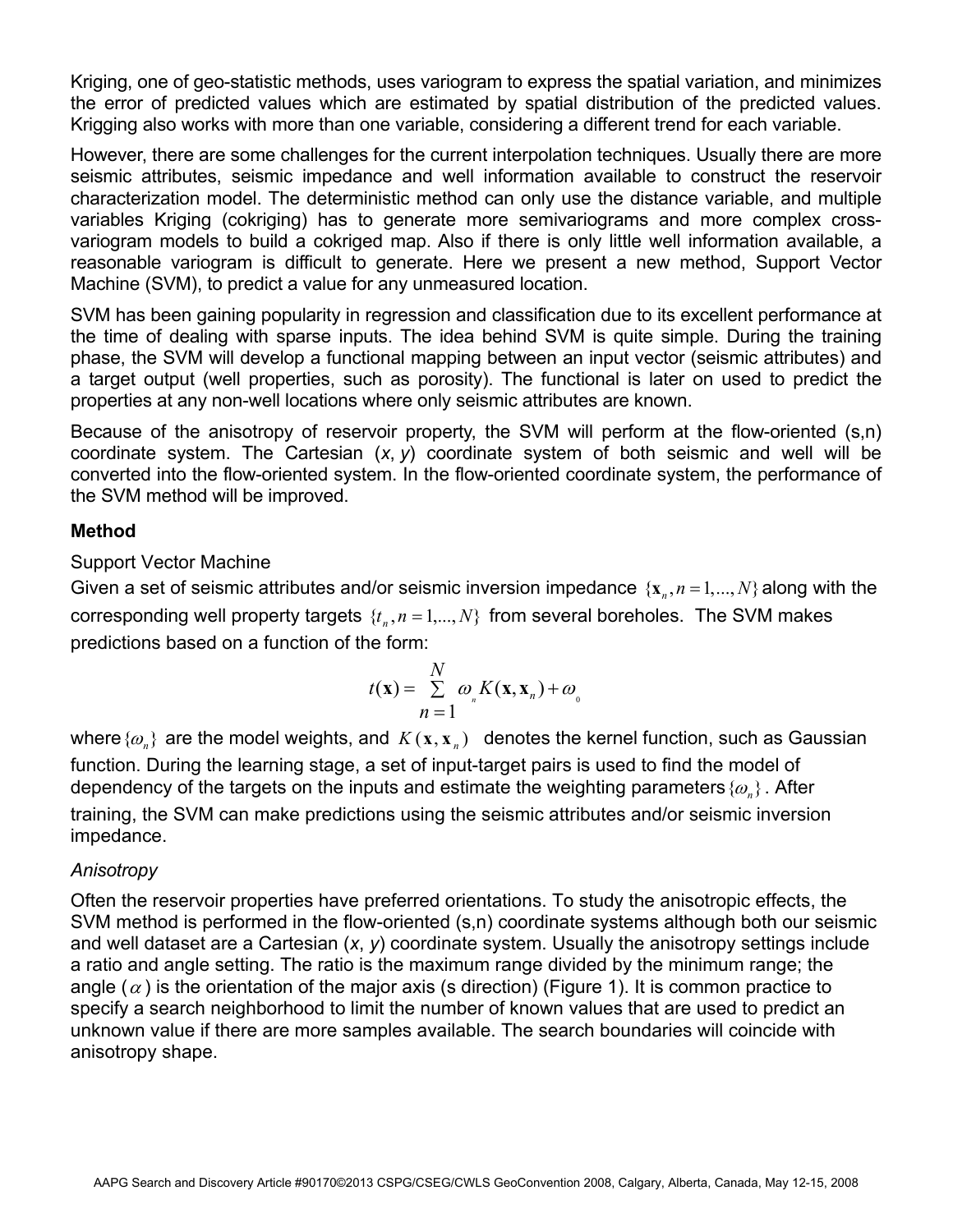

Figure1: The anisotropy settings and search ellipse

#### **Examples**

Figure 2 shows an example of the sand-body distribution of fluvial deposition with the anisotropic SVM interpolation. The SVM input variables include seismic Cartesian (*x*, *y*) coordinate, seismic inversion property and seismic attributes extracted from seismic dataset. The azimuth angle is 25 degree and ratio is 1. The angle and ratio can be adjusted according to the river channel direction and deposition facies. During the anisotropic SVM training, both seismic and well coordinate system will be converted to a flow-oriented coordinate system, and the search boundaries will coincide with the anisotropic shape. Figure 3 is another example of the volume of shale distribution. The azimuth angle is 60 degree and ratio is 0.8. The red color is sand and the blue is shale. There are two sand channels and the directions are about North-East 60 degree.

### **Conclusions**

We present Support Vector Machine solution for anisotropic reservoir characterization interpolation. There are a lot of methods which can be used to interpolate the reservoir property. However, the determinstic methods cannot handle the multile variables, and the Kriging method is not easy to generate the variograms and also the results heavily depeneds the variogram trends. The Support Vector Machine method only depends on the input samples and will build a functional mapping using the input samples through a training phase. Not only can the method handle the multile variables, but also can consider the anisotropy of the reservoir property. The search boundaries can share the same shape as anisotropy's. The interpolation results show the method can construct a resonable reseroivr characterization distribution. If combined with the field experience, the anisotropic SVM can easliy help us trace sand body and even give us the well location suggestions using the best reservoir characterization.

#### **References**

Yexin Liu and Sacchi M.D., 2003, Propagation of borehole derived properties via a Support. Vector Machine (SVM), CSEG Recorder, December 2003, 54-58